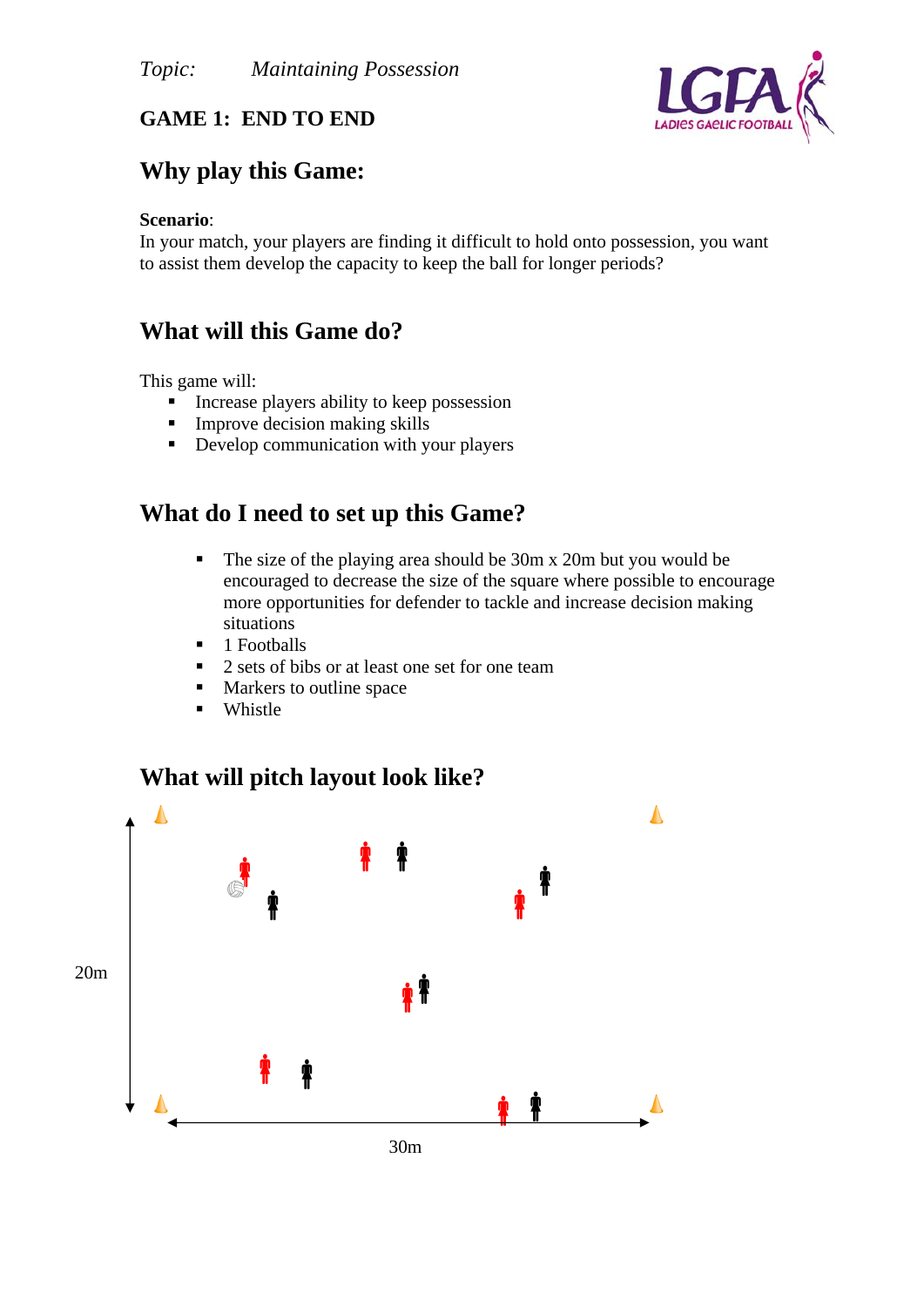# **How do you play this Game?**

#### **Start of Play:**

Balls is thrown in from the centre between player from each team

#### **Rules of Play:**

- Object of game is to keep possession of the ball and score the most points
- Team with ball must get to end line to score a point and then turn and attack opposite end line
- Team continues attacking until loses possession and play then changes to opposing team and they attack
- Coach can stop game at any time and highlight how the players are supporting their team mates and timing runs to ensure options are available at all times
- Coach should focus on the decision making and options taken rather the attacking play
- This should be moving at high pace

# **How do you score in the Game?**

Attacking team get a point for every successful time they reach an endline

### **What changes can be made to the Game?**

|                  | <b>How can I make the Game Easier?</b>                                                                                                                | <b>How can I make the Game Harder?</b>                                                                                                                   |
|------------------|-------------------------------------------------------------------------------------------------------------------------------------------------------|----------------------------------------------------------------------------------------------------------------------------------------------------------|
| <b>Space</b>     | Decrease space in each zone (this<br>will ensure less distance between<br>end lines)                                                                  | Increase space in each zone (this will<br>ensure more space to cover and better<br>support required)                                                     |
| <b>Task</b>      | Set time constraint on defending<br>team – defender cannot tackle until<br>player has ball for minimum 3<br>seconds<br>Team drops ball when score and | Set a time constraint – player must pass<br>the ball within 5 seconds of receiving<br>Players are not allowed to solo or bounce<br>- first time football |
| <b>Equipment</b> | opposition then attack<br>Add another football                                                                                                        | Place a goal at end so smaller area for<br>players to score through                                                                                      |
| <b>People</b>    | Increase number of players per team<br>- more support available                                                                                       | Increase number of players per team –<br>less support available                                                                                          |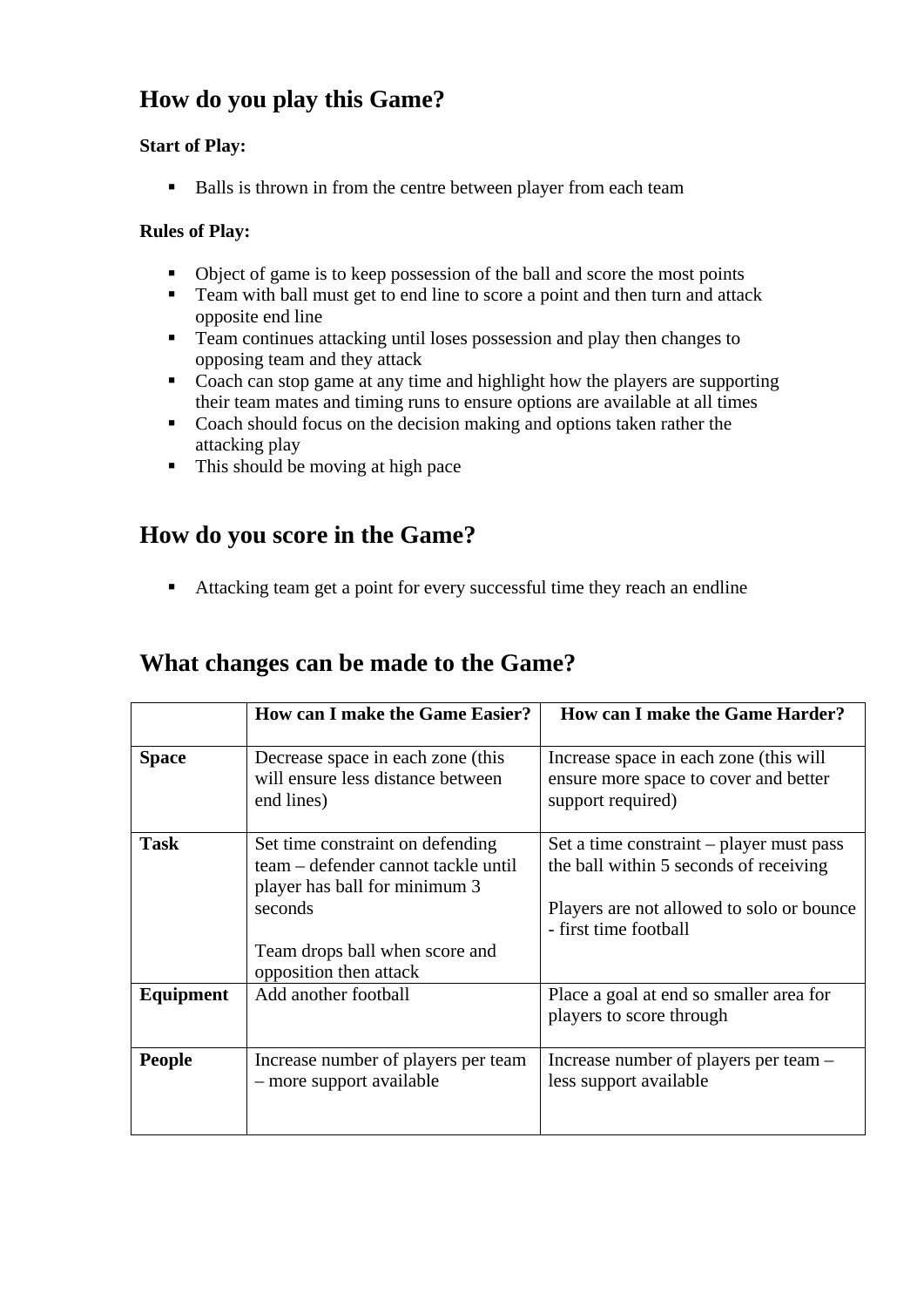# **What are the Common Problems to watch out for:**

| <b>Problem</b>                          | <b>Solution</b>                             |
|-----------------------------------------|---------------------------------------------|
| Lack of movement of players             | First time football at all times so must be |
|                                         | in support                                  |
| Players taking wrong options and losing | Slow play down and allow time for           |
| possession                              | decision to be made by attacking player     |
| Players not tackling with open hand or  | Players must not attempt tackle until clear |
| hands                                   | sight with open hand or hands               |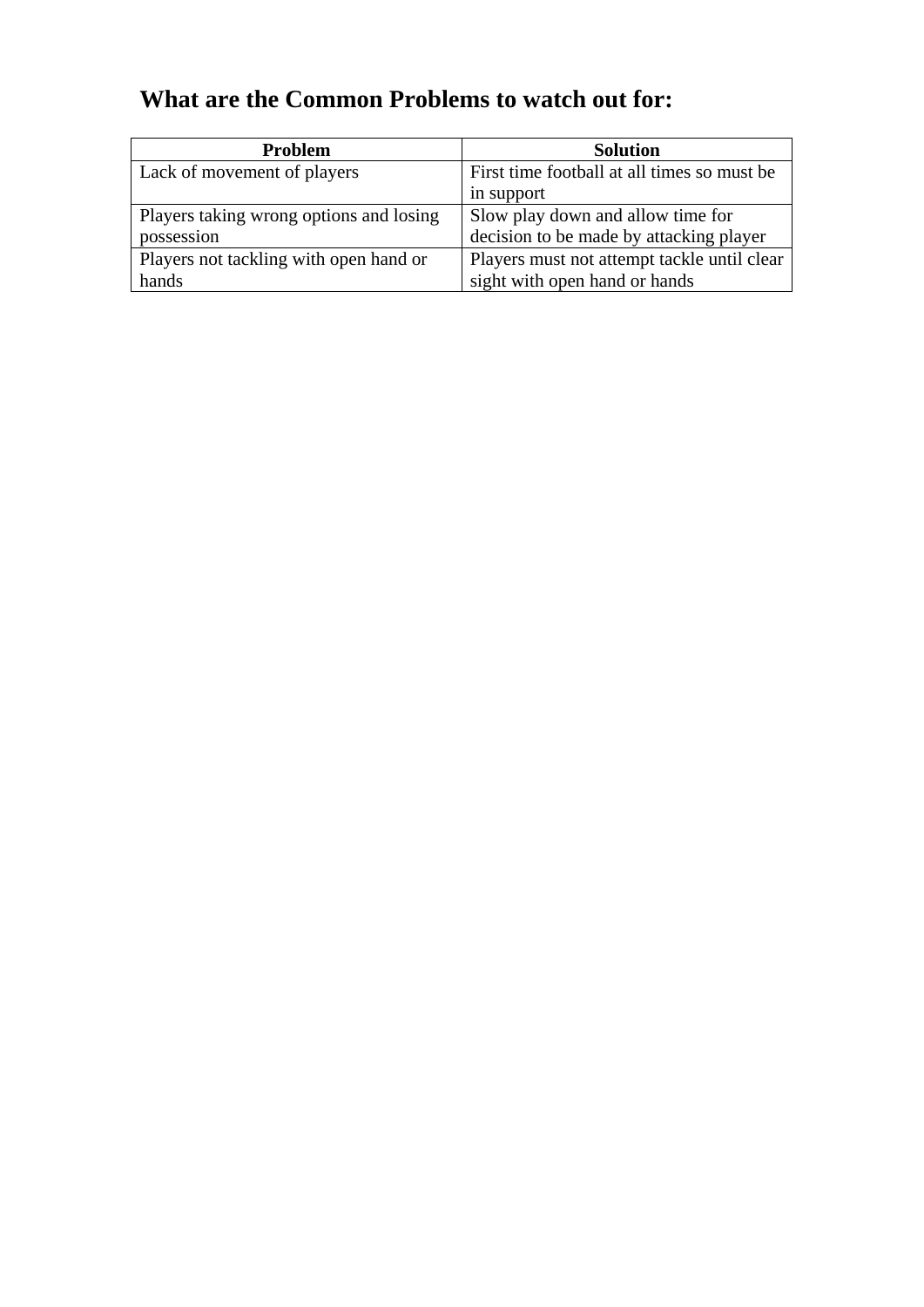

### **GAME 1: POSSESSION ZONES**

# **Why play this Game:**

#### **Scenario**:

Your team tend to lose concentration quickly and therefore give possession back to the opposition. You want to increase their concentration levels to keep the ball.

# **What will this Game do?**

This game will:

- Assist your players to keep possession
- Develop ability of attackers create space and increase support play
- **Improve accuracy of passing**
- **Increase communication throughout your team**

# **What do I need to set up this Game?**

- **1** Football
- Cones to mark zones
- **u** Whistle

## **What will pitch layout look like?**

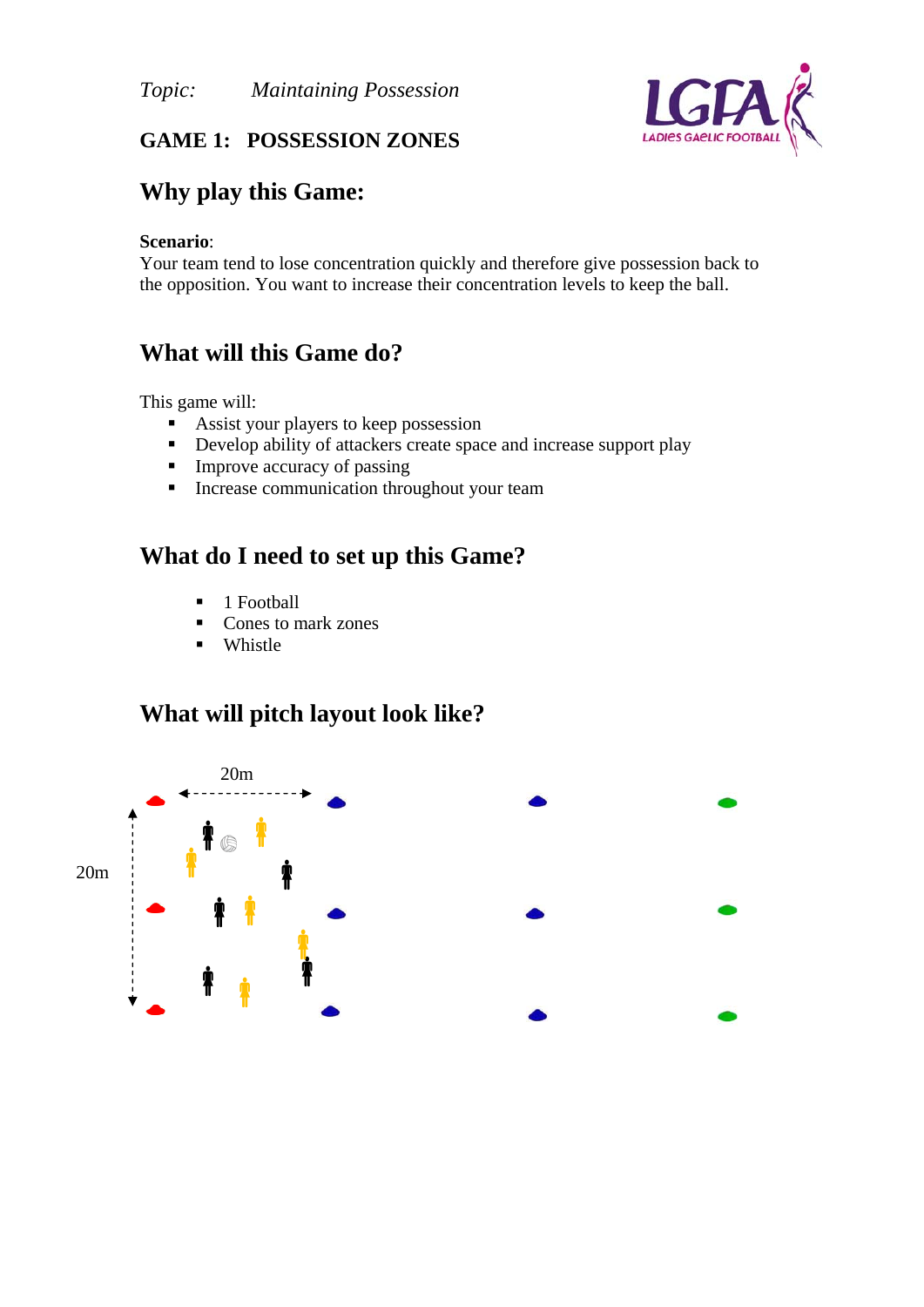# **How do you play this Game?**

#### **Start of Play:**

Coach throws ball up in first zone between player from each team

#### **Rules of Play:**

- **Players are divided into two teams and begin in first zone**
- Normal Ladies football rules apply except the team that wins possession must make 5 consecutive passes to score in that zone
- Once a team has completed 5 passes they move into the next zone and try to complete 5 passes again
- The first team to complete 5 passes in the three zones wins

## **How do you score in the Game?**

■ Team must get 5 consecutive passes in all three zones

## **What changes can be made to the Game?**

|               | <b>How can I make the Game Easier?</b>                           | <b>How can I make the Game Harder?</b>                                                     |
|---------------|------------------------------------------------------------------|--------------------------------------------------------------------------------------------|
| <b>Space</b>  | Increase size of square so more<br>space for players             | Decrease size of square so more difficult<br>to make pass                                  |
| <b>Task</b>   | Decrease number of consecutive<br>passes per zone                | Increase number of consecutive passes<br>per zone                                          |
| Equipment     | When team drops football they can<br>pick up and continue attack | Add goal posts/poles/cones to end and<br>attacker must fist over point at end of<br>passes |
| <b>People</b> | Increase number of players per team                              | Decrease number of players per team                                                        |